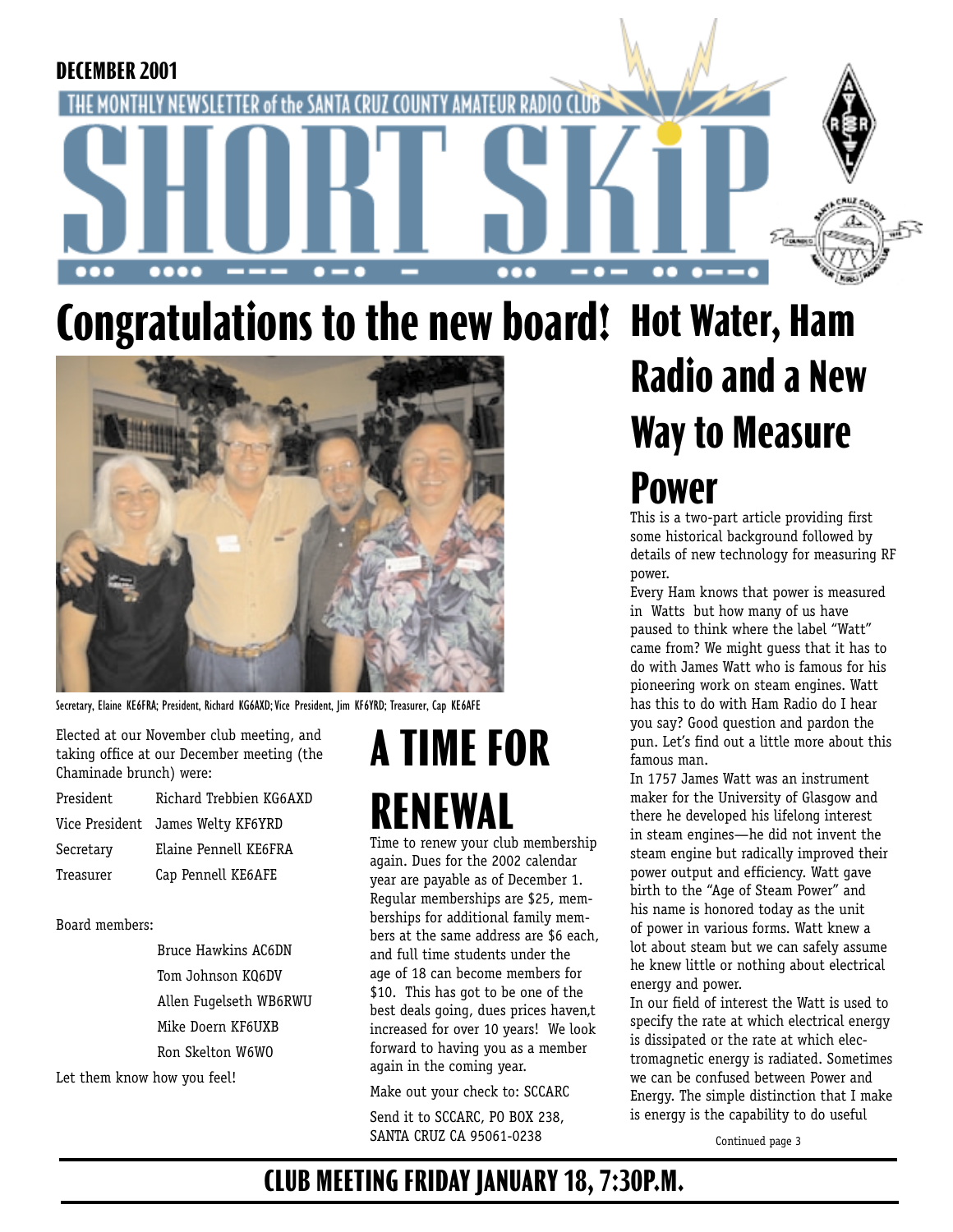#### **2 DECEMBER 2001**



Published 12 times per year. Free to members. **Santa Cruz County Amateur Radio Club, Inc.** Post Office Box 238 Santa Cruz, CA 95061-0238

Editor and Publisher Ron Baldwin, K6EXT (831) 419-1025 K6EXT@fireclay.com Columnist: Art Lee, WF6P Writer: Ron Skelton, W6WO Distribution: Elaine Pennell, KE6FRA

### **BRUNCH PHOTOS**

Brunch photos were taken by W6WO, KE6FRA, KE6AFE and K6EXT.





I believe it was a great time had by all last Saturday  $^{\circ\circ}$  Prez Sez at the club holiday celebration. The Chaminade is sure an excellent place for our party! The food was good and the company great. Last year was a excellent year for our club and a lot of credit goes to last years club officers, board members and committees. Tom KQ6DV did an superb job as our president for the last 2 years and will continue on as a board member this year. Thanks a lot Tom and I am hopping you will give me lots of coaching for my new club job. Jim KF6YRD is taking my place as VP, so plan on lots of great presentations at our meetings. Elaine KE6FRA and Cap KE6AFE will swap their roles so business will move ahead without missing a beat. The board will be close to the same members so we can expect next year coming to be as good as the last. It's nice to know that our club is as fun and interesting as we want it to be. The more people are active in the club the more fun and interest we can generate so be sure to put your 2 cents in by joining a committee or supporting an activity. Remember that

amateur radio is a contact sport! I am sure I forgot to mention someone so let me know

—Richard KG6AXD

and I'll make it up to you.

### **A BIG THANKS TO OUR NET CONTROLS**

I just wanted to take this opportunity during the holiday season to give a big thanks for the wonderful job that our Net Controls have done on the Monday night net. I have been fortunate to have five experienced operators in the rotation with me for at least the past several years now. In order of longevity, hats off to Dave, W6TUW; Jeff, KF6BKG; Phil, KE6UWH; Allen, WB6RWU; and Ron, W6WO.

We will be taking a break on Christmas Eve and New Year's Eve, but tune in again on Monday, January 7 at 7:30 PM for a New Year's beginning to this time-honored club tradition.

Donna and Art Lee. Notice that Art is taking mental notes for "Chatter"

—Tom, K6TG



#### Livermore Swap Meet - 1st Sunday of each month at Las Positas

College in Livermore, 7:00 AM to noon, all year. Talk in 147.045 from the west, 145.35 from the east. Contact Cliff Kibbe, KF6EII, (209) 835-6715, e-mail: larkswap@usa.com.

#### RadioFest 2002. Saturday, Feb. 16, 2002, 7:00AM to 3:00PM

at the General Stilwell Community Center, Ord Military Community, 4260 Gigling Road, Seaside, CA.

Talk-in 146.97- PL 94.8. Sponsored by the Naval Postgraduate School Amateur Radio Club. See www.k6ly.org/ radiofest for additional details.

## **Hats Off**

A special thanks to Art Lee WF6P who has help me during my tenure as Short-Skip editor. I have alway been able to depend on Art to help me pull Short Skip together. Not to forget Ron, W6WO who has taken a active participation in writting monthly articles that help make Short Skip what it is. And a much belated thanks to Dave W6TUW for many years of taking care of the distribution of Short Skip.

—Ron K6EXT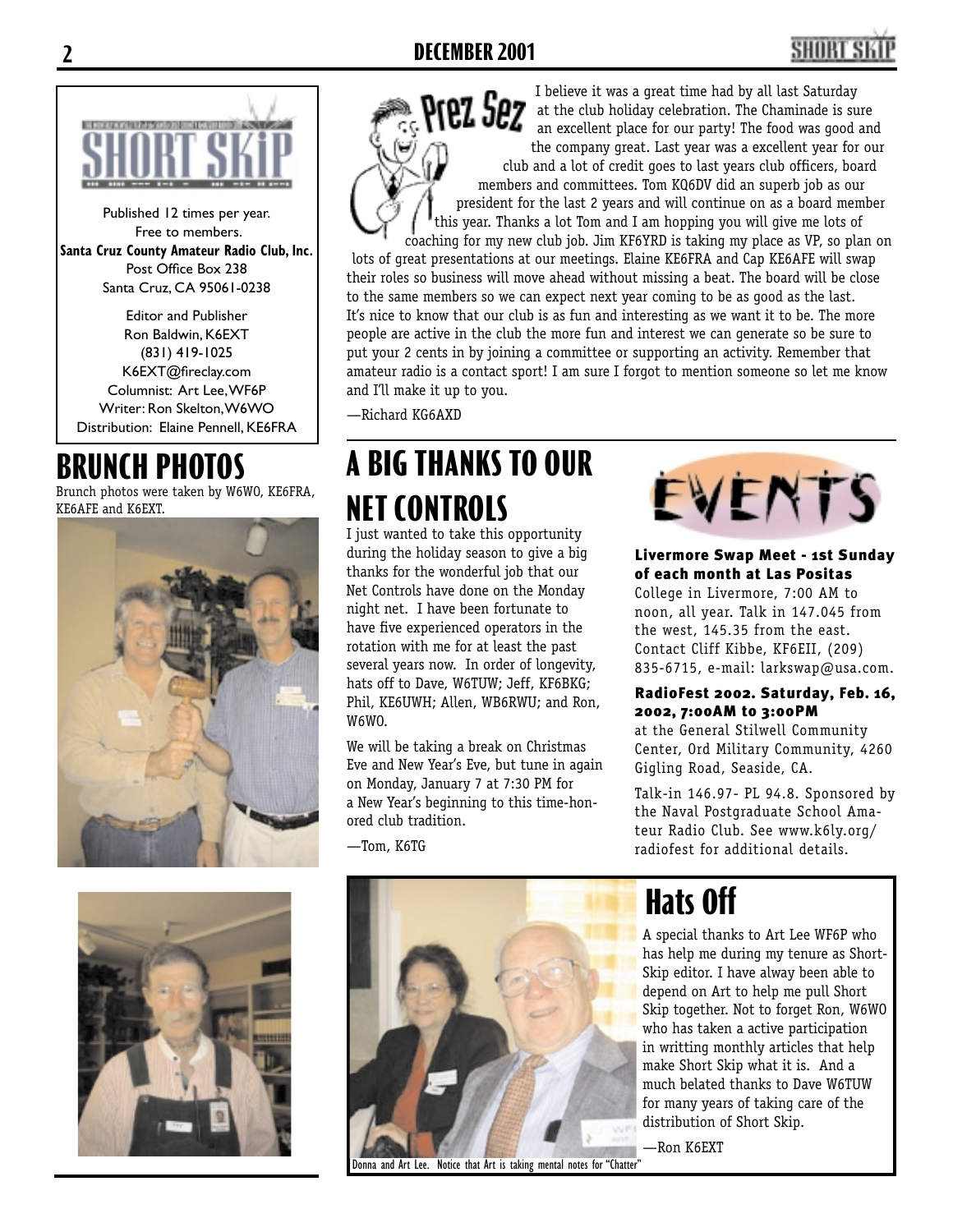### HORT SK



I missed our last club meeting. Our son Randy, N6UZI, and his family came down for his monthly Naval Reserve drill in San Jose. Once again, being with the family won out over a club meeting. I like to attend the meetings, we have great speakers and it is always good to "eyeball" old and new friends. My XYL Donna, AB6XJ, and I will be at the club brunch on Saturday, so that will be fun.

We are back in the rainy and windy season. While my rear deck was being replaced I took my 40 meter dipole down. Not wanting to be off the air, I dragged out the rigid "V" trapped dipole antenna I use for emergencies. It is good on 40/20/15 and 10 meters. I normally have its tripod screwed to my Redwood deck but because of construction going on, moved it to my brick patio. There was only one leg that I could screw down to a wood divider, which I felt was … well, let's say it was barely (not!) adequate. I was doing fine with it for two days. The SWR was OK for all bands except the high part of the 40 meter band, which is what I really needed. My SWR on 7.238 was nearly 4:1 - which was not good. Power was cut back to about 10 watts out. Understandably, my net buddies in San Diego reported a weak signal. A few nights ago a big wind whipped up out of the south. In the morning I looked out my window to see the poor "V" toppled over and looking very sadly bent. The screw in the tripod leg held firm but the aluminum tubing was twisted and collapsed. The sail area of the rest of the antenna created too much force on that single leg.

This put me back out in the mud and cold rain to re-rig the reliable dipole. Slipping and sliding on my hill, I managed to erect a 30 foot push-up mast and lashed it to my utility shed. Another few lengths of Radio Shack TV posts got the other end of the wire up about 25 feet. Back in the

house and after a nice hot shower, I gave the trusty dipole a test. On 21.038 I sent out a CQ and was answered by WD4BQE, Jack, in Mosheim, Tennessee. With a magnifying glass and a very large atlas, I located his QTH in the northeast part of his state. He said his town was small! I believe him. Next I heard a station signing and picked up his call, RA9HDM. His fist was good and I had him at about a 559. He gave his age as 38, name was Stan and a QTH of Tomsk. Where in the heck was that? I asked him how come he had an English name. "Negative," he came back. "It's Stanislav. I'm Polish and living in Russia." He repeated his QTH and clarified Tomsk as being in West Siberia. "Asia, Asia," he kept saying. Now that was exciting! We actually chatted for about 45 minutes. There were a lot of repeats on both ends and he kept saying "DROM," and "DRArt,"whatever that means. Wayne Thalls, KB6KN, told me once, but I forgot. I shut down the rig after that and felt relieved that the 22 year old dipole, crumbled and broken strands and all, was still doing a faithful job for me.

For anyone who served in Vietnam, my "Sapper Attack" piece appeared in the December 2001 issue. That war was quite a while ago. Anyone remember that far back? We've had a couple of shooting matches since then and even have one going now.

### **DAVE BRADLEY, W6CUB SK**

Dave Bradley, W5CUB became a silent key Saturday, December 8, 2001. Dave was a past President of our Santa Cruz Club.

In addition to his diagnosis of heart failure, he had just gone for gall bladder surgery. Apparently he died of an infection in the liver. Burial will be at the Skylawn Cemetary, San Mateo near his father's burial site.

It was Dave's request that donations be made to Jim Walsh, W7LVN, General Manager, QCWA, 159 E. 16th Ave. Eugene, Oregon, 97401-4017. His email address is jwalsh@teleport.com if you need it.

This information was given to Len Rosen, N2LR by John Griffey, Dave's son-in-law. It is suggested that a responsible committee be requested to evaluate Dave's electronic equipment and the funds derived from its disposition be given to Dave's ninety three year old mother.

By Len Rosen, N2LR

#### **Hot Water Cont.**

things like provide hot showers, cool rooms, cold beer and DX (but usually not all at the same time). Power on the other hand is the rate at which energy is used actually doing those useful things. The stored energy in a battery might have the capability of creating RF power but neglecting internal losses it does not itself dissipate power. On the other hand radiated power from a100 Watt RF transmitter would utilize and deplete the battery's stored energy.

To further understand the distinction between Power and Energy we have to look at the work of another Brit. James Joule. Joule was born in 1818 in Manchester, England to a wealthy brewery owner. His first brush with physics came when he was working to replace steam engines with electric motors for the family brewery. The remarkable thing about Joule's career was that physics remained nothing more than a hobby throughout his life. Brewing was his true occupation and not just in the quality control department either. HI HI

Joule spent much of his honeymoon studying a waterfall. He found the temperature of the water at the base of the waterfall was higher than the temperature of the water at the top. This proved that the energy of falling

water, was being converted into heat and that heat was a form of energy. This was a major step in later on proving his theory of energy conservation. Taking time out of his own honeymoon to conduct an experiment shows dedication to his hobby worthy of any Radio Ham!

Joule's contributions to physics were innumerable. In one experiment Joule built a small revolving electromagnet which was turned rapidly between poles of another electromagnet. He enclosed the electromagnet in a glass tube full of water and measured the temperature of the water before and after the experiment to within 1/30 of a degree Fahrenheit. As the electromagnet spun, it generated an electric current that could be measured by a very sensitive meter. Joule discovered that the current warmed the water. The amount of heat produced related directly to the electric current, which in turn related to the amount of energy expended to turn the handle.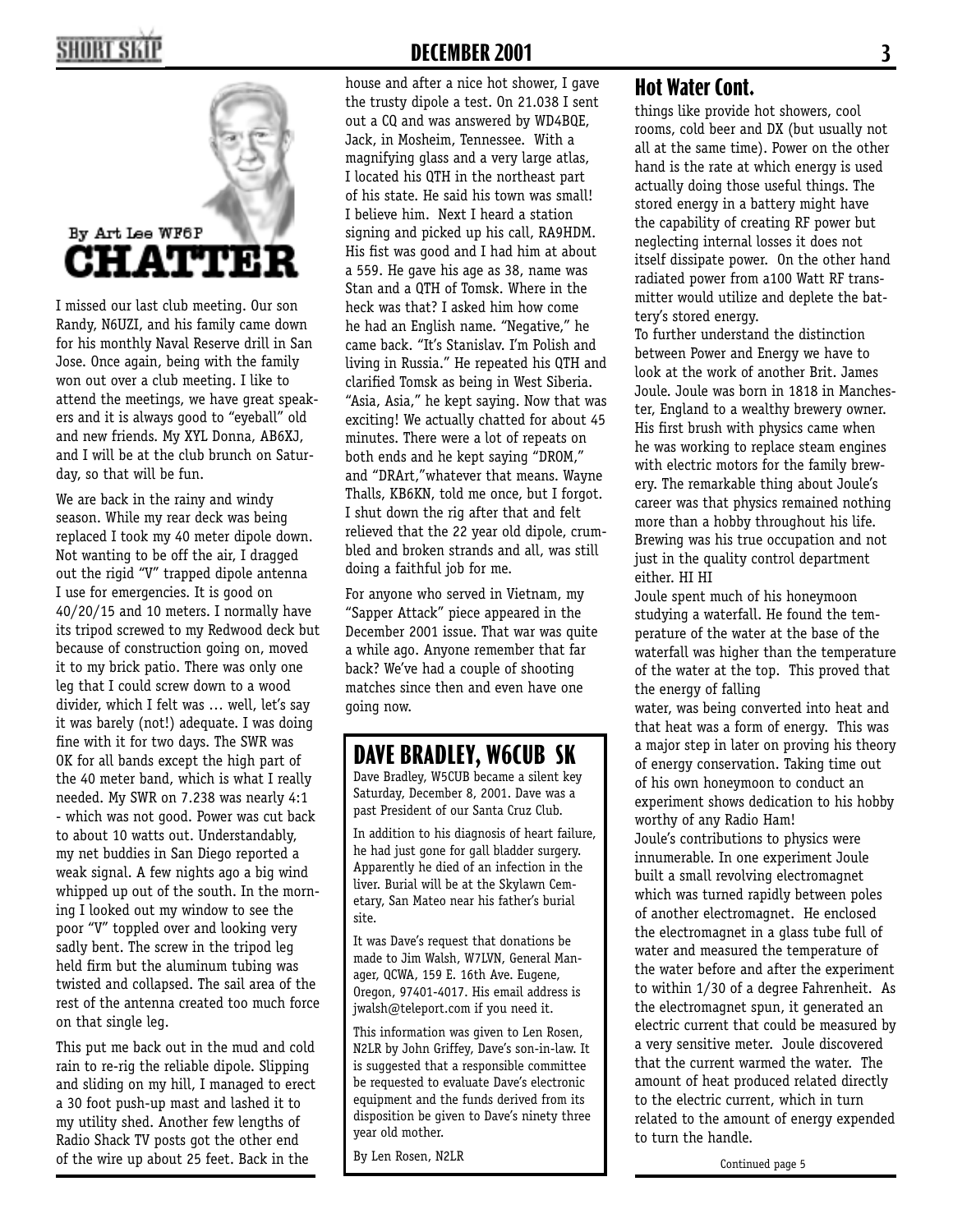## **Member Profile Steve Smardan N6TGM**

Where can you live in a built-up area where antenna masts are actually appreciated? Steve N6TGM has the answer he lives snuggly on board "Reachable Star Too" a Catalina 36 sailboat in the Santa Cruz yacht harbor.



Steve is another graduate of the Art Lee school of Ham Radio so once more we are indebted to Art for yet another valued member of SCCARC. Steve has concentrated on 10 meter SSB, has achieved DXCC and Worked

All States on that band and is close to having worked all states on 15 meters as well. Steve is a keen member of the 10-10 club whose members aim to promote the use of 10 Meter band. One interesting recent QSO was with a VK, Steve was using 10 M FM and the VK was using a UHF HT via a repeater.

The antennas at N6TGM are the usual (for Yachties) backstay for 40 and 80. Not so common is his "coat hanger inverted VEE" at the masthead. This is resonant on 10 M but Steve somehow manages to load it on 12,15 and 20 M. The HF rig is a Kenwood TS430 S and Steve uses a home brew logging program based on EXCEL.



Steve's 20 years of employment at a High Tec. company originally in Scotts Valley (but now located in South San Jose), was recognized recently with the presentation of a spotting telescope. I suspect that Steve's interest in astronomy will grow in leaps and bounds. Better watch out for those sailing types though, they are known for getting under way for exotic places.

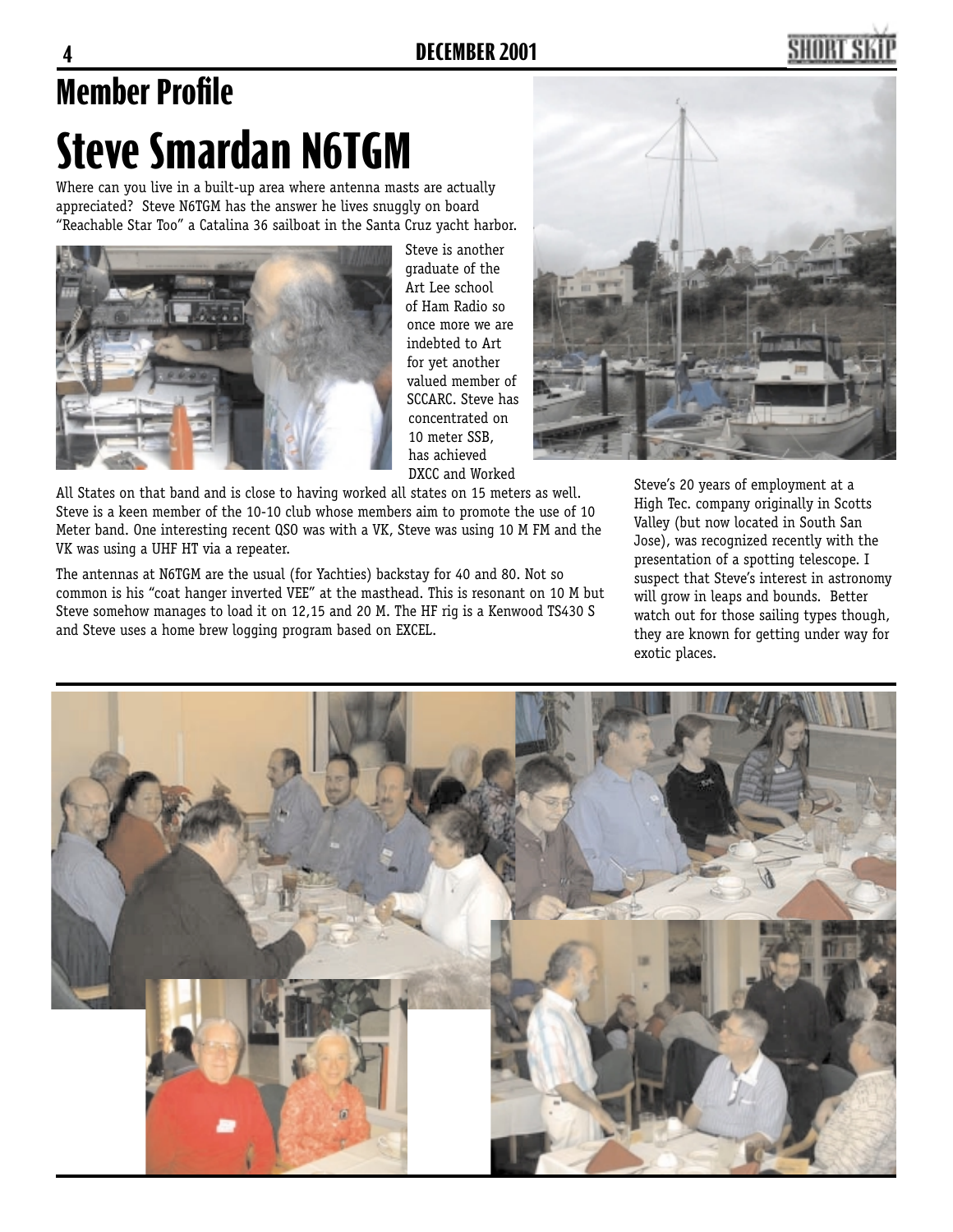### SHORT SK

## **To All**

After a tenure of over 3 years as the Santa Cruz County DEC, I have been relieved of my watch by Rich Hanset / KI6EH. Because of employment over the hill and a daily 2-hour commute, I have been unable to fulfill my commitments as I believed I should and as I had originally wanted. I have been looking for a replacement who had the qualifications and interest to step up and take over for the past year. Recently, Rich offered to take over the job. Rich is a natural fit because as DEC, he recombines the lead for Santa Cruz County ARES and RACES with a single individual (he has been RACES officer since Bruce Wade moved away). Rich also has the requisite experience and leadership qualifications.

Rich now has the watch, effective Saturday, November 10, 2001. He relieved me at the DEC Council Meeting on Saturday; we were privileged to have present both our Section Manager, Glenn Thomas and Section Emergency Coordinator, Don Carlson.

As most of you know, ARES has been very active in our county during my tenure - though I hasten to add, not because of it. ARES activity and success is attributable to the leadership of our excellent Emergency Coordinators (ECs): Frank Wyatt / N6FM, San Lorenzo Valley & Scotts Valley Op Area, Mike Kelley / N6ZOC, Loma Prieta Op Area, Phil Peterson / KE6UWH, Santa Cruz Op Area, and Bob Wiser / K6RMW, Mid and South County Op Area. These gentlemen are the prime movers in our ARES and deserve the support and recognition.

The past several years, ARES in Santa Cruz County has taken on an ever- expanding role. No longer does it limit itself to providing communicators who operate only their HTs or pound brass and nothing else. ARES has expanded what it does to include all facets of communications, limited only by what our served agencies would have us do. Not only have we been called upon to operate commercial equipment on the channels assigned to local government authorities and Red Cross frequencies, but to provide consultation services for devising communications plans and procedures for agencies we serve. In addition, we are not alone in what we are doing. A visit to the ARRL website to read what how a San Francisco Ham became 2nd in charge of all communications at a FEMA Command Center on 9-11 or read the Public Service column in the October issue of QST.

Rich has indicated that he will continue this legacy so that Santa Cruz County ARES will ever be ready to serve, regardless whether we are called to provide communications for the annual Strawberry Fields Forever bike event or when the next "Big One" hits, or worse.

For you "Old Timers" out there who have "been there, done that," I entreat you to rekindle an interest in ARES and come out for events to renew your tactical communications skill sets. For you new to Ham radio, join us by using your new avocation in the public interest. Its fun and a chance to really "play radio." ONLY with practice at the kinds of things tat we do can you be truly effective when we really need you. Otherwise, you will only descend to the level of your recent practice and training.

Rich, thanks for taking over. I stand relieved.

—Jim Piper / KD6YKL





#### **Hot Water Cont.**

Joule is credited with discovery of the law of conservation of energy, which states that energy used up in one form reappears in another and is never lost. Our earlier example of a battery-powered transmitter illustrates one form of energy (chemical) being converted to another form of energy (electromagnetic).

In 1840, he defined a law, now called Joule's Law, that relates energy and power to the heat produced by current flowing in the resistance of an electrical conductor. The International unit of energy, the Joule, is named in his honor.

The relationship between Watts and Joules is that 1 Watt is equivalent to 1 Joule per second or conversely 1 Joule is equivalent to 1 Watt\*Second. One reason to pay attention to the Joule is that in digital communications bit energy is usually expressed in Joules. In weak signal situations dashes in CW are easier to copy than dots because having a longer duration they provide more signal energy relative to the noise level. In general the signal to noise performance of digital schemes is often compared in a similar way.

Power is the product of the current and the voltage and in DC (direct-current) and lowfrequency alternating current (AC) electrical circuits and systems these are relatively easily measured quantities. In radio-frequency (RF) circuits and systems, the calculation and measurement of power becomes more complex because, at high frequencies, measurements are affected not only by resistance, but also by reactance. RF power can best be determined by direct measurement using a RF Wattmeter.

In the next part of this article I will describe how hams traditionally have measured RF Power and how with new technology we can now greatly extend our ability to measure RF power and do so accurately and at low cost.

—Ron W6WO